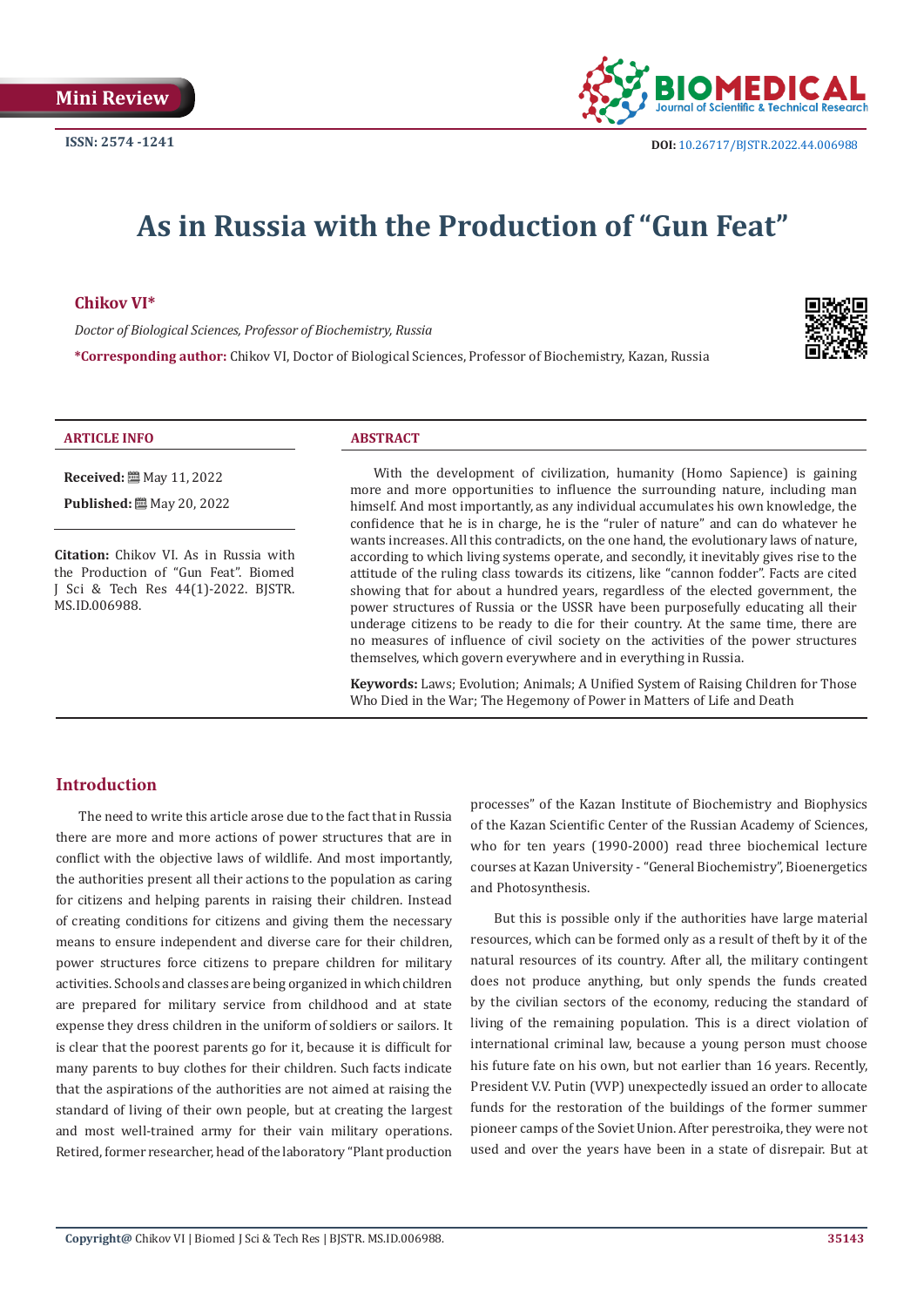the same time, the opportunities that appeared for citizens after perestroika to go on vacation with children abroad turned out to be too expensive for the overwhelming number of families. But at the same time, it is unlikely that the parents of the children will agree to send them to the camps. In reality, the GDP, apparently, realized that this is the most effective way to implement the replenishment of the army's personnel. Let us consider the technology of forming a military contingent in Russia. The system of formation of the army contingent in modern Russia, as in the USSR, there is a military obligation. Any healthy young guy at the age of 19, if he has not entered a higher educational institution or another way of continuing education, is drafted into the army, where he will be trained for a certain kind of troops. But besides this, already from the elementary grades of the school, children are accepted into the Octobrists, as the successors of the cause of the October Revolution of 1917, which they are endlessly reminded of for the rest of their lives.

Then schoolchildren are accepted as pioneers, who already have their own commander (pioneer leader), who, under the control of party organs, instills patriotism in children. Moreover, this patriotism is not generated by the essence of the state system in one's country, which causes a feeling of pride, but is implanted by force. The main element of this state program is the endless advertising of the military achievements of compatriots in the October Revolution and the Second World War. At the same time, millions of losses of their own citizens in wars are not mentioned. At every step, streets, squares and squares are named after the military, commissars and heroes who are advertised in every possible way. And if you are against the implanted technology of educating patriotism, then you are no longer a patriot, but an enemy of Russia. And all this is decided by the law enforcement agencies. Further, law enforcement agencies also promote their cadres of pioneer leaders (not divided by gender) through the Komsomol to instill "patriotism" in the cadres who are growing up to be drafted into the army. A citizen (the author of this text), who refused (as a student) to join the KGB, was subsequently persecuted by the State Security agencies for the rest of his life. And this is already becoming an important stage in their (pioneer leaders) labor activity at the level of district committees and city committees of the Komsomol. As a result, almost all young people, one way or another, become human capital in the formation of Russian army units. At the same time, no one thinks, why not instead take all measures so that there is no war. Then a greater number of citizens working already in the civil sphere will improve the standard of living of their fellow citizens.

# **Mechanism of Response of Biological Systems to Changes in Environmental Conditions**

All biochemical processes occurring in the human body, as in all animals, are programmed to start and are accompanied by

genetic mechanisms, which are then transmitted (copied) to descendants. Changes can be of a different nature. But all these regulatory processes take place at the atomic and molecular level, where everything is very mobile and changes all the time. For two or three years, not a single old molecule remains in the body. All of them have been updated, and for one thing they have been improved. To understand all this, a person must realize that only physics operates inside a living system, and there is nothing but physics. And even biochemistry is physics at the molecular and supramolecular levels [1]. The entire evolution of living systems is associated with constant coordination within organismal processes with the conditions of their existence. When any conditions change, every time there is a violation of metabolic (biochemical) processes in all human organs in accordance with the new realities. Each individual experiences this process differently. The more variations a given individual has on the path of moving forward, the wider and richer the choice of information for him for subsequent changes in the body. And no one chooses this information. It's just that in nature it is so arranged that the individual who eventually has the largest number of winning options will be more successful and his whole future life. He will leave more offspring behind him, and, accordingly, will occupy a larger territory in the biosphere. The one who does not have the necessary and sufficient internal changes to overcome new unfavorable conditions is more likely to die.

That is, those who develop in the wrong direction will disappear. This is how the evolutionary development of each species occurs in nature. And each time only the more successful individuals survive. Those. with each new chance of change and development of a given species, the population density of this particular species increases, as the most progressive and successful Homo Sapience. In connection with this postulate, it is necessary to assist any individual in obtaining the most rich and new information for a more successful choice of the best path for him. Otherwise, it will fall behind and die (reducing the overall evolution of this species). And if by its actions a given species proves to others not its perfection and benefit to its community, but the probability of destruction of its neighbors, regardless of their perfection, then this action is a violation of the objective laws of nature. In Homo Sapience, this rule very often does not correspond to the laws of nature. But any violation of the objective laws of nature, if it becomes global, sooner or later leads to an ecological catastrophe and the death of all life on Earth. As an illustrative example, I will cite the actions of a person in breeding while increasing plant productivity. When selecting plants that are more suitable for a person as food, a person paid attention primarily to the organ that is directly used for food (fruit, ear, tuber, etc.). But at the same time, he did not pay any attention to the root system of the plant since it was out of his field of vision. As a result, all cultivated, high-yielding plant varieties created by man turned out to be two to three times smaller root systems than their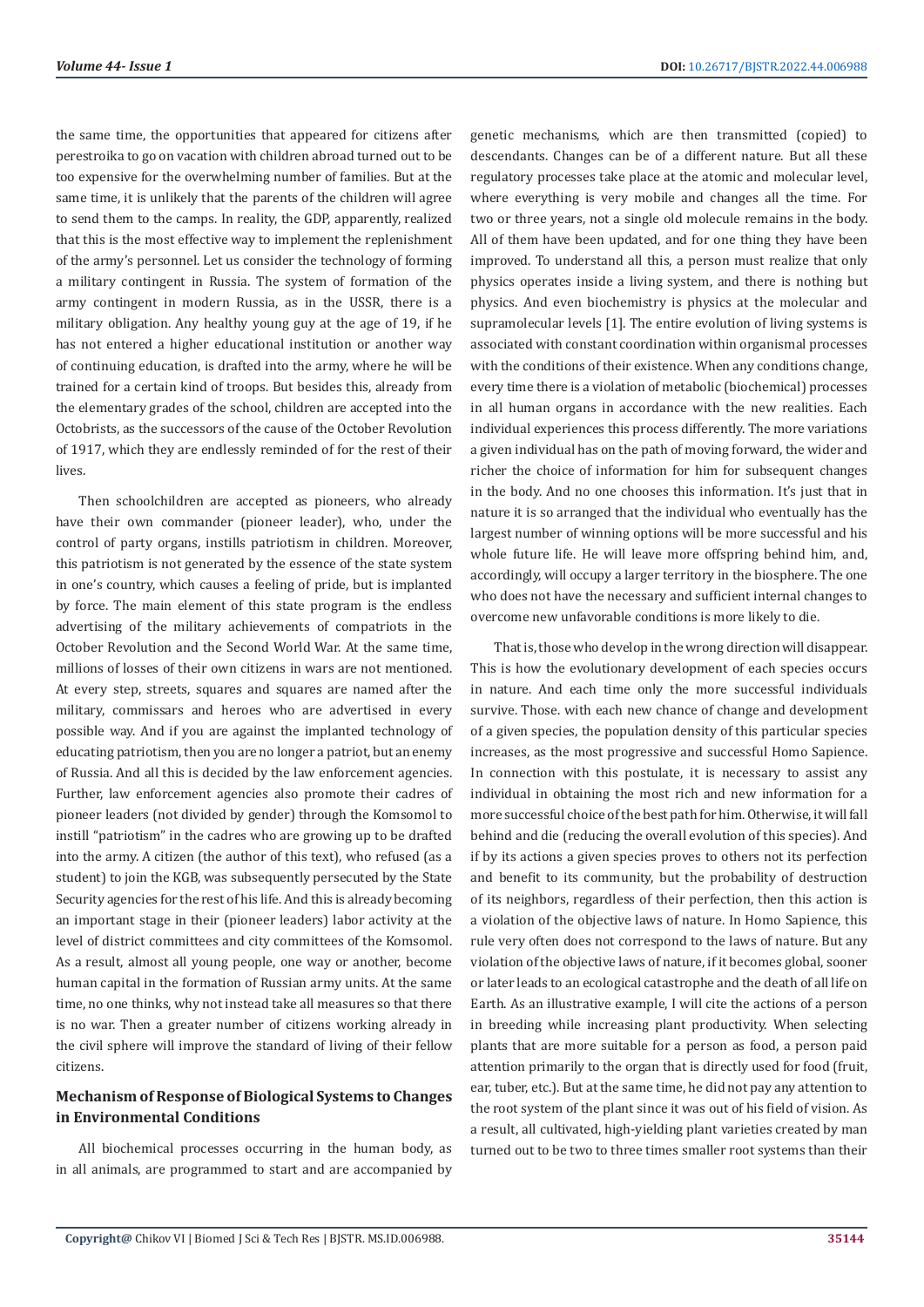wild predecessors. And none of the breeders noticed this for many centuries. If the weather was favorable, the plant managed with a small root system and gave a good harvest. But plant breeding has improved and productivity has increased.

And finally, with a small root system in a drought, the plant could no longer produce a high yield. Measures were already required to ensure irrigation, which increased the cost of production and the cost of agricultural products. The organization of irrigation, however, did not provide a further increase in plant productivity with a small root system. For this, the proper amount of mineral nutrients in the soil was no longer enough. It was required to apply an additional amount of mineral fertilizers for sowing highly productive plant varieties. In the middle of the  $20<sup>th</sup>$  century, there was even a popular but erroneous movement of agronomists called "Crop Programming". The essence of which was as follows: "If you want to get a high yield, then you must add an additional amount of minerals to the soil (in accordance with the amount of their removal from the soil with the harvest). This has led to an immense increase in the amount of mineral fertilizers used in agriculture. For example, Holland increased the doses of mineral fertilizers applied to the soil up to 1.5-2.0 t/ha per year. And this was accompanied by a high yield. But as it turned out, the plant uses mineral fertilizers by no more than 10%. The rest is washed out of the soil with rain and flows through streams and rivers into the seas and oceans. Since the water of the seas and oceans is clean and contains little mineral nitrogen for plants, the appearance of nitrates in sea water (from mineral fertilizers) dramatically increases the protein content in algae. Algae become tastier and are actively eaten by bacteria, which at the same time consume oxygen in sea water. As they say, the water blooms, but it is more difficult for the fish to survive. This reduces the concentration of oxygen in the water to the level of the dead (unsuitable for life). According to the international organization that controls the oxygen content in the water of the seas and oceans (map), from 2003 to 2013, the amount of "dead water" in the seas and oceans increased tenfold in ten years.

Let's try to guess what will happen to the amount of "dead water" in the oceans if this pattern continues for another 50 years? The answer is obvious (Figure 1). The significance of the coming environmental catastrophe for Russia and its role in solving this problem by mankind. As shown above, obstacles to the realization of the evolutionary development of nature in one way or another lead to an ecological catastrophe. Especially if an individual leader of an underdeveloped country, having imagined his superiority over everyone, undertook to realize his version of the development of nature and humanity. For example, President V.V. Putin (GDP), seizing the natural resources of Russia, and trading oil and gas with his friends, rebuilding the country's economy to create the maximum number of soldiers and weapons, decided to conquer the whole world. And to begin with, to restore the size of the former Russian Empire. Although in fact, the emergence of the last military operation in Ukraine was largely initiated by biological research [2,3], which marked the emergence of an ecological catastrophe for humanity, which modern civilization had to prevent. For this, humanity can and must reorganize the entire agricultural production of the planet Earth, transferring it to technologies without mineral fertilizers [4]. But this means a reduction in the use of fertilizers in agriculture [5], which would lead to a decrease in their implementation and, accordingly, a decrease in resources (GDP) for the implementation of their military plans. All-round suppression of V.V. Putin's scientific research in this direction did not reduce their popularity and the anxiety of citizens about their future fate. This situation did not suit the GDP and more decisive measures were taken in the form of a special operation in Ukraine. In addition, an increase in the number of soldiers will lead to a decrease in the number of workers in the civilian sector of the economy (including agriculture). And this will require further forcing crop yields (and not only in Russia), which will force more production and use of fertilizers, which will hasten the approach of disaster.

It should be noted that the excessive use of fertilizers in agriculture, in addition to everything else, led to widespread forest fires, which also brought an ecological catastrophe closer and which also somehow need to be eliminated [6,7]. In connection with the military operation in Ukraine, the emigration of Russian parents with children abroad has intensified. In connection with this process, the GDP announced the need to train talented young people within Russia. But for this, certain conditions are necessary - first of all, FREETHINKING. A very indicative is such a well-known fact as the emergence of a "silicon valley" in the USA, where all the most talented people of the Earth are concentrated. Many countries (Sweden, India, China, Japan) have made attempts to create such a "silicon valley", but none of them succeeded. That free atmosphere for researchers, which has developed in the USA, was not created. And in Russia this is absolutely impossible (see file No. 1), since for the slightest rejection of any decision of the authorities, this individual is immediately declared a foreign agent. And most importantly, do not frighten the Russians with the threat of war with civilized countries. Civilized countries themselves are only interested in a peaceful outcome of all problems with Russia. They are doing great self-development. This is what attracts bright minds from all over the world to them. But they are afraid of Russia and Putin. Some critics might say that the US has a lot of money. That's why they go there. But V.V. Putin and the company also have a lot of oil money. But for some reason, he maintains army units for other countries for a lot of money. What is that supposed to mean? Now there is a wave of advertising about Putin and his concern for pensioners. Already the cost of advertising itself, probably, reaches the size of the increase in the pensions themselves, which are very meager.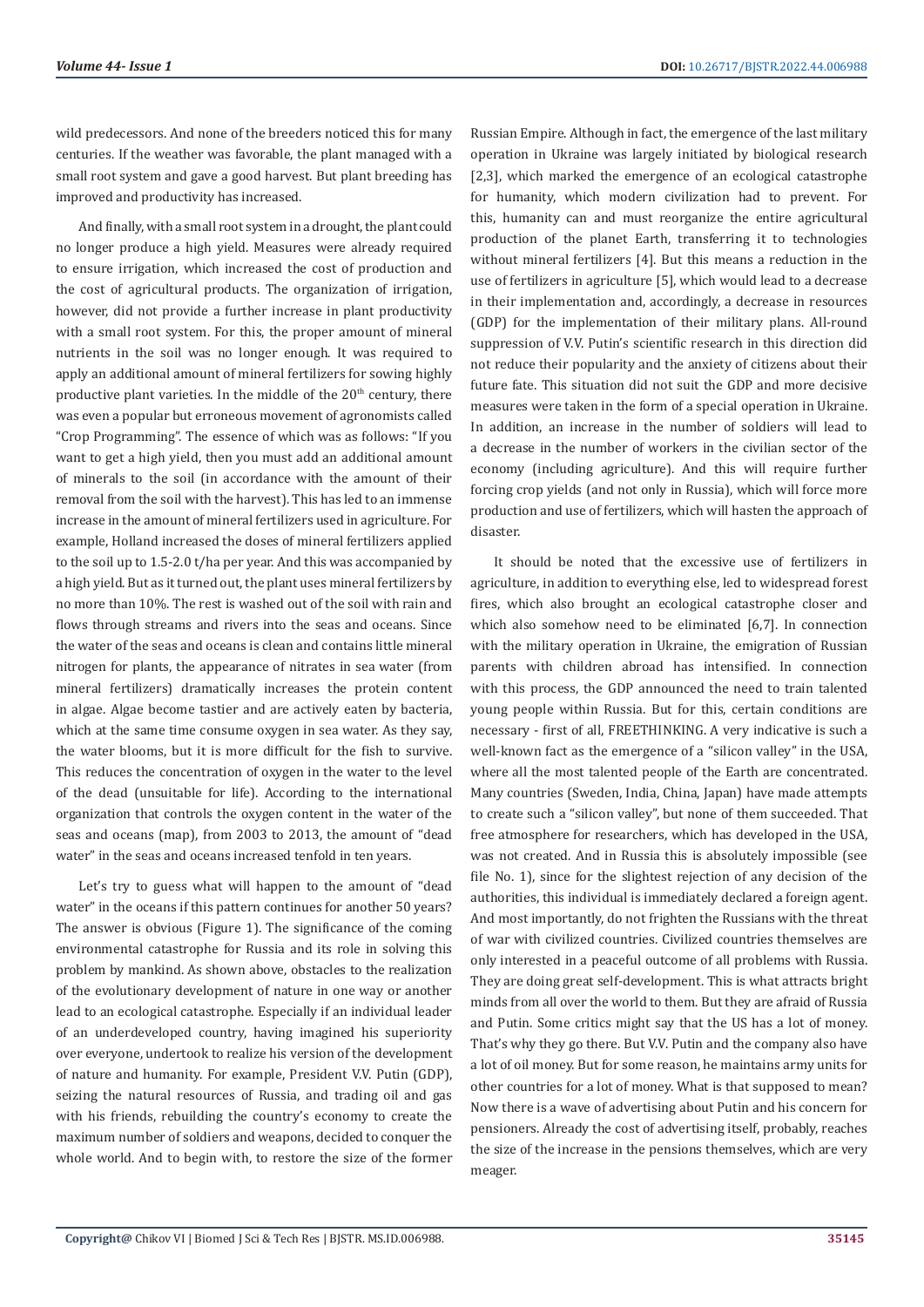

**Figure 1:** Карта World ocean low-oxygen zones where oxygen is ≤ 2 mg / l (according to World Ocean Atlas 2013 – RJ Diaz / phys.org):

О– места на побережье / coastal

О– зоны в открытом океане / open ocean.

### **Conclusion**

Violation of the laws of the evolutionary development of nature, primarily limiting the process of choosing the most profitable options in the evolutionary development of mankind, leads to an ecological catastrophe in the Earth's biosphere [5]. The most common violation is the prevention of a regular change of heads of state. This issue is especially important when cadres from the power structures of the state are in power. Any doctor will tell you that a person who has served for many years in law enforcement agencies is a professionally deformed person. He sees only enemies around him. And he wants to manage the problems that have arisen and can only use force. Especially the power control system is not effective for self-development. There is little information in such a system due to the lack of freedom of choice. Therefore, a downtrodden, not free population cannot create an effective production either. But it cannot create an effective government either. For the same reasons, young children should not be involved in imitation of military service. In a person, such a choice can (should) be made only independently and in adulthood. Strange as it may seem, the best way to resolve the issue with Russia would be to repeat the brilliant step of the FRG. In general, in my opinion, Germany itself received the largest and most valuable positive effect from the results of the Second World War. It was she who, having survived and rethought all the results of the war, and most importantly, having forbidden for herself (like Switzerland) any thoughts about possible participation in wars, opened the way to prosperity for herself. And the first thing she did brilliantly when joining the GDR was to replace all the judges in the GDR with western ones (from the FRG). The same should be done in Russia, because in Russia there is practically no normal judicial system. And without it, it is impossible to establish any normal life.

#### **References**

- 1. Chikov VI, Akhtyamova GA, (2018) Breeding, genetics and evolution of plants. Genetics and biotechnology. Genetics and Bioengineering (4).
- 2. [Chikov VI, GA Akhtyamova, SN Batasheva, AL Mikhailov, LA Khamidullina,](https://link.springer.com/article/10.1134/S1021443715010045) [et al. \(2015\) Effect of Silencing of the Apoplastic Invertase Gene on](https://link.springer.com/article/10.1134/S1021443715010045) [Photosynthesis in Tomato. Russian Journal of Plant Physiology 62\(1\):](https://link.springer.com/article/10.1134/S1021443715010045) [39-44.](https://link.springer.com/article/10.1134/S1021443715010045)
- 3. [Chikov VI \(2017\) The Participation of Apoplast Invertase in the](https://www.sciencepublishinggroup.com/journal/paperinfo?journalid=215&doi=10.11648/j.jps.20170505.12) [Regulation of Photosynthesis by Stomatal Mechanism. Journal of Plant](https://www.sciencepublishinggroup.com/journal/paperinfo?journalid=215&doi=10.11648/j.jps.20170505.12) [Sciences 5\(5\): 134-145.](https://www.sciencepublishinggroup.com/journal/paperinfo?journalid=215&doi=10.11648/j.jps.20170505.12)
- 4. Chikov VI, Akhtyamova GA, Pakhomova VM (2019) The contradiction between the existing agricultural technology and the evolutionary development of plants must be eliminated. Doklady TSHA 291(part 11).
- 5. Chikov VI (2022) The existence of oil fields is an absolute proof of the death of the preceding earth civilization as a result of manmade ecological catastrophe. Book Current Advances in Geography. Environment and Earth Sciences 2(22): 75-84.
- 6. Chikov VI (2021) It's time to understand humanity, why fires in forests. 3rd Russian Microbiological Congress. Pskov, pp. 281-282.
- 7. [Chikov Vladimir \(2017\) Regulation of Physiological and Biochemical](https://www.sciencepublishinggroup.com/journal/paperinfo?journalid=215&doi=10.11648/j.jps.20170504.13) [Processes in an Intact Plant Is Determined by Interaction of Flows of](https://www.sciencepublishinggroup.com/journal/paperinfo?journalid=215&doi=10.11648/j.jps.20170504.13) [Substance Bulk Transfer. Journal of Plant Sciences 5\(4\): 110-119.](https://www.sciencepublishinggroup.com/journal/paperinfo?journalid=215&doi=10.11648/j.jps.20170504.13)